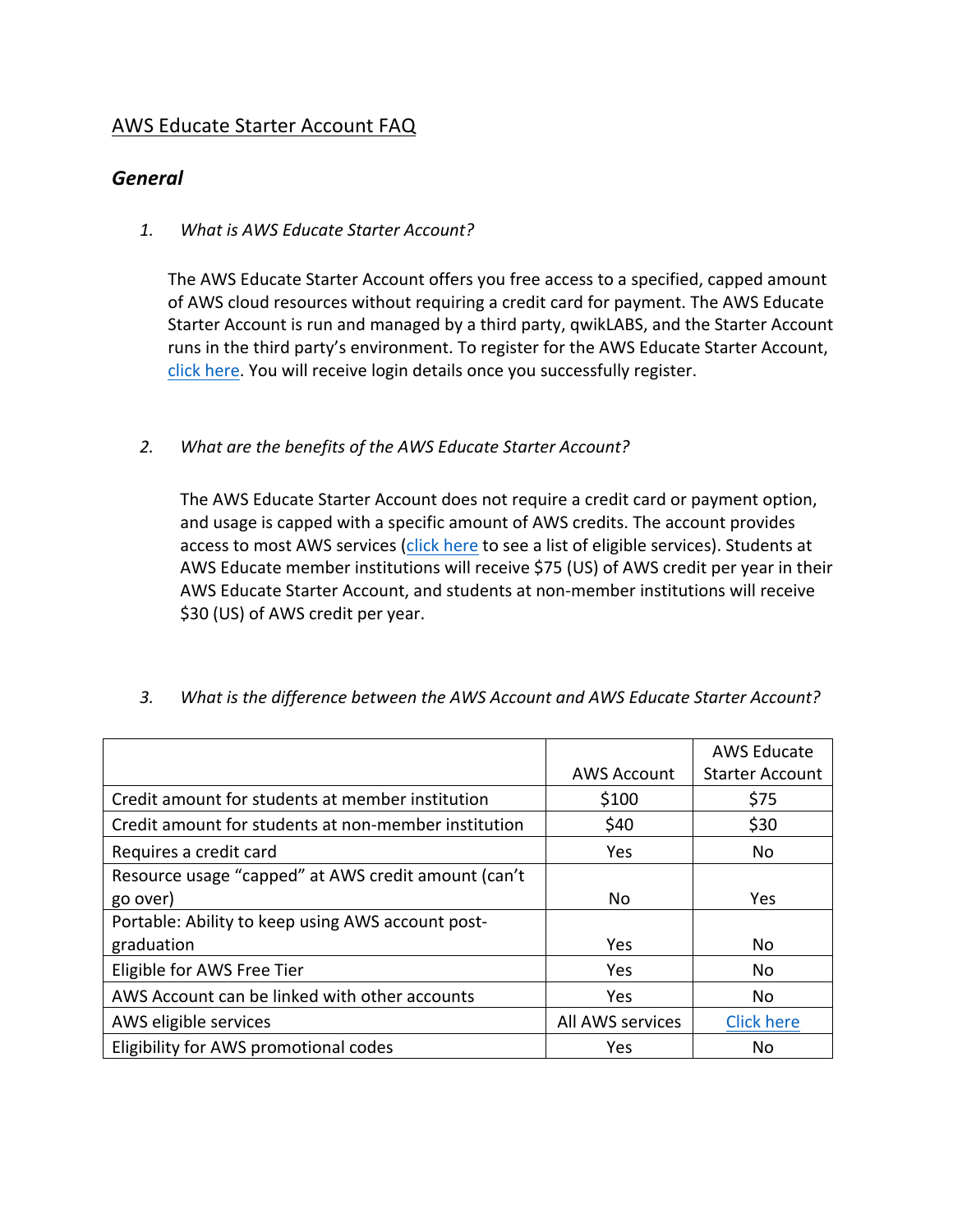## 4. Should I apply for an AWS Educate Starter Account instead of an AWS Account?

Selecting an AWS account allows for the greatest amount of flexibility, access to AWS services, eligibility for AWS Free Tier in year one, post-graduation portability, and a larger AWS credit amount through the AWS Educate program. The AWS Educate Starter Account is a great alternative only if you do not have access to a credit card.

5. Who is eligible to receive an AWS Educate Starter Account?

All students who are not yet members of AWS Educate are eligible to register for the AWS Educate Starter Account. Current AWS Educate members and educators are not eligible for the AWS Educate Starter Account.

6. Are educators eligible to receive an AWS Educate Starter Account?

The AWS Educate Starter account was designed specifically to extend the benefits of AWS Educate to students who do not have access to a credit card. Only students are eligible to register for the AWS Starter Account.

7. How many AWS credits will I receive in my AWS Educate Starter Account?

You will receive up to \$75 (US) in AWS credits if your institution is part of AWS Educate and up to \$30 (US) in AWS credits if your institution has not joined the program yet. If you want to see if your institution has joined AWS Educate, please click here.

*8. Can I convert my AWS Educate Starter Account into a regular AWS Account?*

We currently do not offer the option to convert and AWS Educate Starter Account to an AWS Account. If you'd like to open a full AWS account (with a credit card), please click here.

9. *What AWS services can I use with my AWS Educate Starter Account?* 

*Please see here for a full list of eligible services.*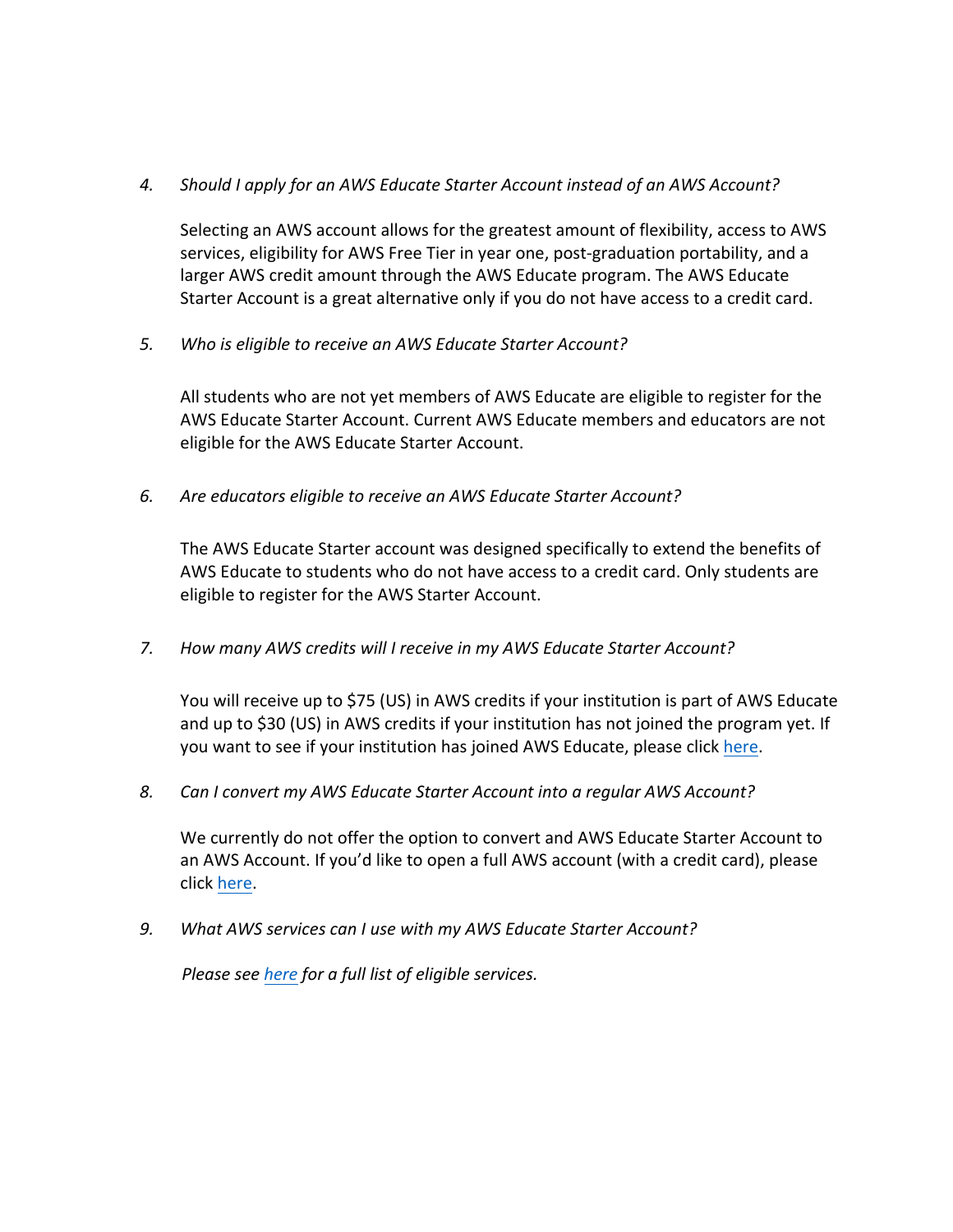## *Credit and Billing*

*1. Do I need a credit card to register for the AWS Educate Starter Account?*

No credit card is needed in order to register for or use the AWS Educate Starter Account.

2. Will I get billed if my charges exceed the amount of available credit in the AWS *Educate Starter Account?*

No, you will not be billed for use of AWS services because your usage is capped at your allocated AWS credit amount. The AWS Educate Starter Account alert system (through quikLABS) will send out notifications when 50%, 75% and 90% of the AWS credit allocated in the AWS Educate Starter Account has been utilized. Once the AWS credit is depleted, the account will be terminated. We strongly recommend making a backup of important data to your local storage.

3. *Is usage "capped" in an AWS Educate Starter Account?* 

Yes, usage of AWS services will be capped at \$75 (US) per year of AWS credit if your institution has joined AWS Educate and \$30 (US) per year of AWS credit if your institution has not joined the program.

4. What happens when I reach my AWS credit limit in the AWS Educate Starter *Account?*

Once the AWS credit is used up, the AWS Educate Starter account will be terminated. 

*5. Can I backup my resources in an AWS Educate Starter Account?*

We recommend that you backup data or code to your local storage.

6. If I run out of AWS credits in my AWS Educate Starter Account, can I request *additional credits or provide additional payment to continue to use the Account?* 

No additional credits are issued for the AWS Educate Starter Account, and you cannot add payment details.